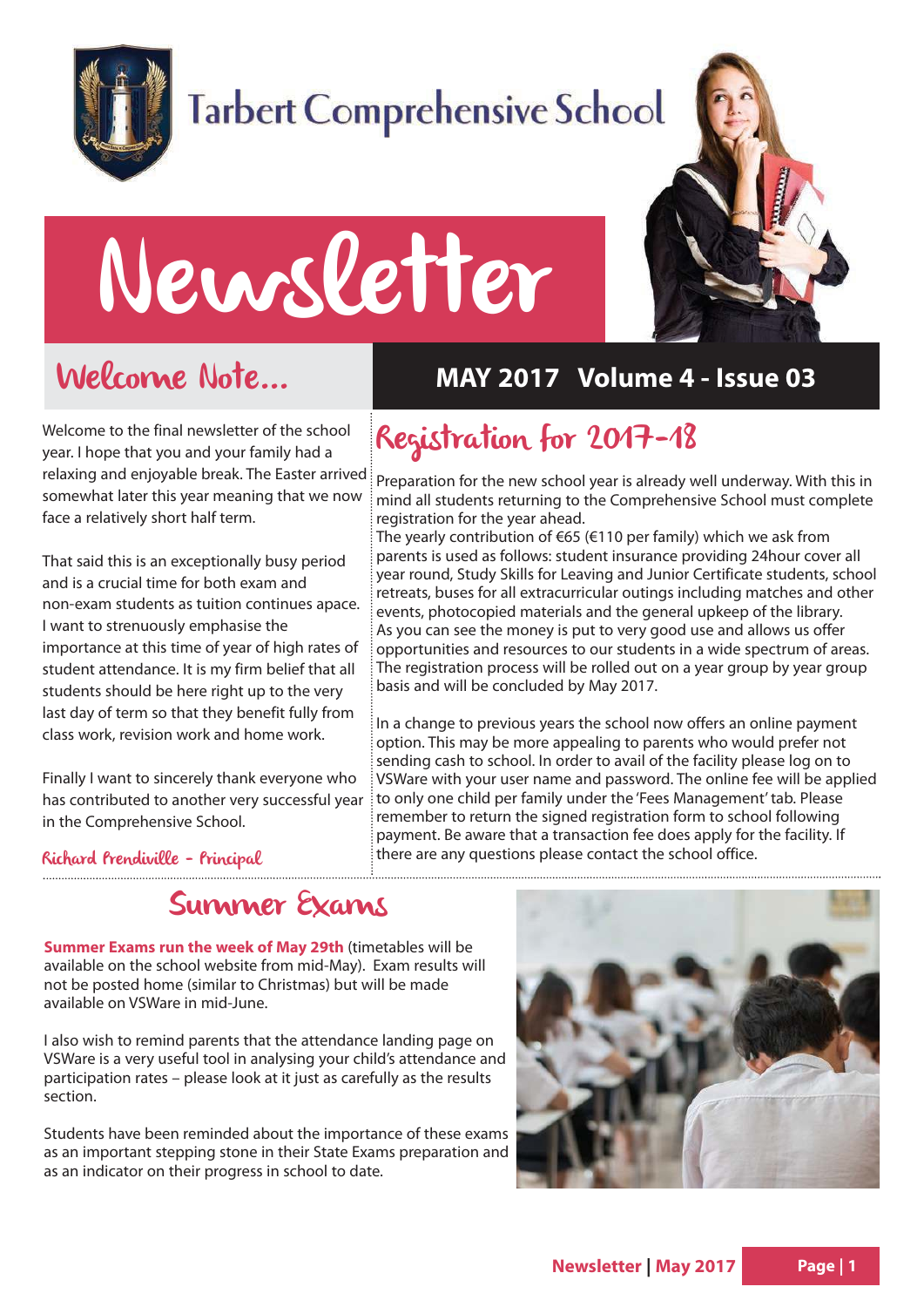# State Examinations

#### **This year's Junior and Leaving Certificate examinations begin on Wednesday June 7th 2017.**

#### **A letter will be arriving to the parents of examination students in the coming weeks informing them of school procedures around the exams. Parents are asked to familiarise themselves with these school procedures for the duration of the exams.**

Timetables for Leaving Certificate, Leaving Certificate Applied and Junior Certificate exams can be downloaded from the school website **tarbertcomprehensive.ie (or www.examinations.ie)** under the Guidance →Sixth Year/Third Year section. It is advisable to print off your son/daughter's timetable, highlight the exams relevant to him/her and keep it somewhere convenient for you to follow.

**Students are reminded they are required to wear the school uniform during exams.** The school polo shirt can be worn in place of the school shirt and tie. Uniforms will be provided for anyone who presents in any other clothing. As always, contact the school around any concerns you may have for your son/daughter around exam time.

In the case of unexpected illness etc. on the day of an exam please make contact with us as soon as possible to allow arrangements to be put in place.

**Good luck to all our students and their parents during the exams.**

### End of Half Days

I wish to remind parents that in a change to previous practice, students will **not** be permitted to arrive in late or go home early for the duration of the Summer exams – instead all students will be expected to remain in school for the full school day and study at times when they are not sitting exams.

**Therefore from now on students are required to be present in school for the full day when they have timetabled exams. Any student who disregards these instructions and feel they can arrive for part of a day – at a minimum - will not have examinations administered to them within the school.**

### School Webiste

The school's web page has been re-designed to keep you up to date with school information. Please visit

#### **www.tarbertcomprehensive.ie**

for school news and events. Other useful information such as subject specific links can be found there. It is our hope that the new website format will make information far more accessible to all.

### Awards Night

The annual school awards will be held on **Thursday May 18th**. The ceremony will be streamed live via the school website.

Highlights on the night include Students of the Year, Sportspersons of the Year and Principals Award. The school magazine will also be launched. Parents/students are asked to buy the magazine early to avoid disappointment. Special guests on the night will present certificates to all nominees.

As with last year, the Awards will now be held in the school Gymnasium. This will allow all Leaving Certificate students and their parents the opportunity to attend this great event before the students graduate in late May. As you can appreciate, the organisation of the night is quite onerous on the school so we would ask for your cooperation so as to maintain the highest standards set in previous ceremonies.



Students of the Year 2016 Colm McSweeney and Maggie Flavin with Mary Chute, Chairperson Parents Association and Mr. Prendiville.

**Newsletter | May 2017 Page | 2**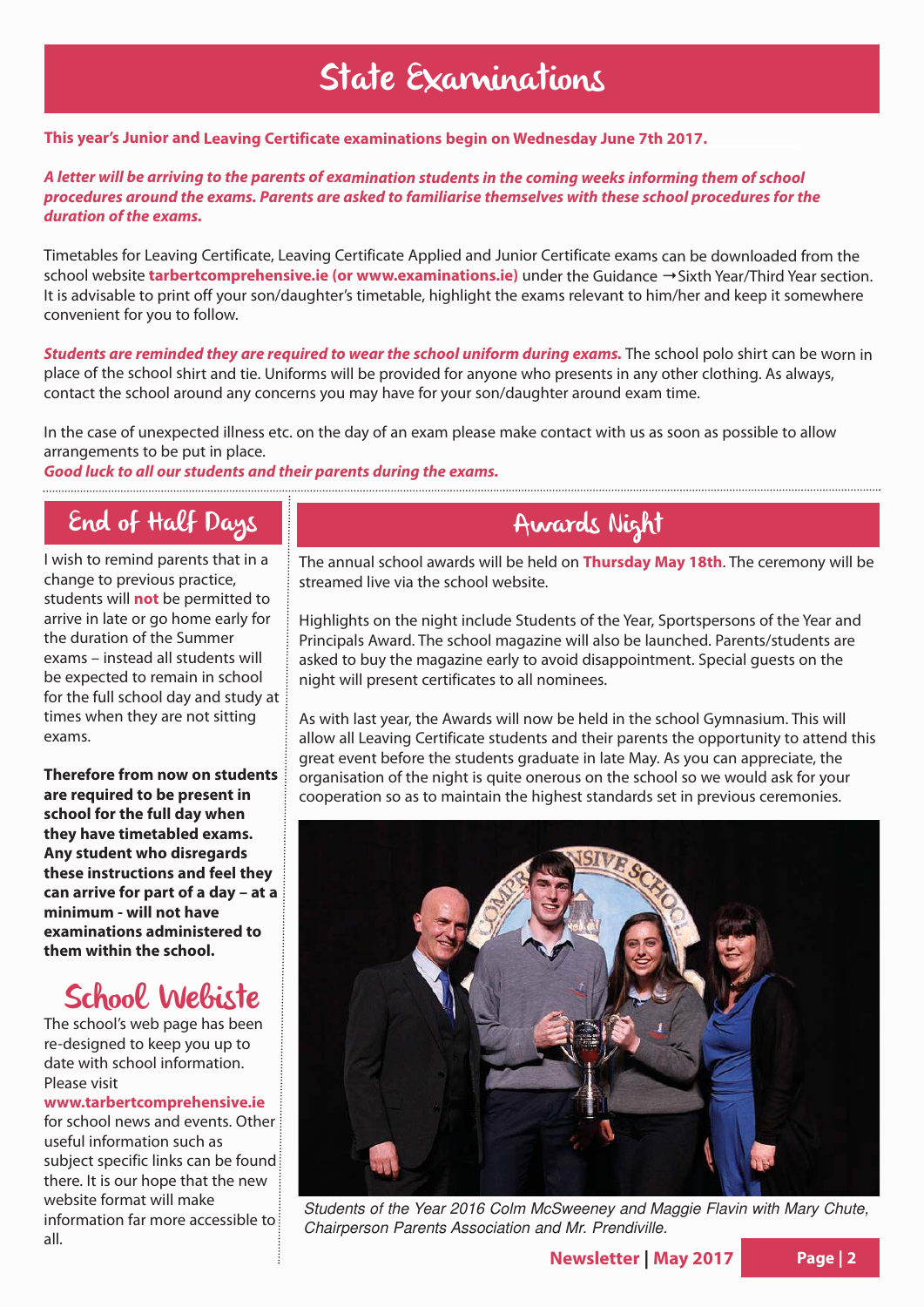## Future Planning 2016/17

Work on finalising courses on offer at senior cycle from September 2016 is now complete. Going forward the school will have 2 Transition Year groups.

Approximately 97 students are progressing into LC1 where the school continues to offer as wide a curriculum as possible. I am also pleased to say that Leaving Certificate Applied year 1 will also go ahead for the coming year.

### Complete School Calendar 2017/18

The layout of the 2017/18 school year including holiday, midterm and parent teacher meeting dates can now be downloaded under the  $'Peoble' \rightarrow 'Parents' section from the$ schools web page at

**www.tarbertcomprehensive.ie.** It may be advisable to print a hard copy of the calendar and keep it for consultation. School policies, plans and procedures can also be viewed under the 'Policies & Publications' section.



### Guidance Department

Students should have fully researched: their first choice option for next year and always ensure they have a "Plan  $B''$ .

The new Leaving Certificate Grading Scale and Revised Points will operate for 2017 and is highlighted for your attention.

# School Re-opening 17/18

**Tarbert Comprehensive School will re-open on Monday 28th of August 2017. For students a staggered return will operate as follows:**

- **• 1st Years Only –Monday 9am to 12pm**
- **• 1st Years/3rd Years & LC2 mentors Tuesday**
- **• 1st Years/2nd Years/3rd Years/LC2 Wednesday**
- **• 1st Years/2nd Years/3rd Years/LC2/LC1/LCA1 Induction Thursday**
- **• 1st Years/2nd Years/3rd Years/TY Induction/LCA1/LC1/LC2 Friday**

# School Library

**The school library recently received hundreds of new books kindly donated on behalf of the Coolahan family.**

**The late Vincent Coolahan RIP from Tarbert was a great friend of the Comprehensive School and as a former teacher in Dublin kindly gave assistance to exam students in preparation for the oral French exams. Vincent passed away in 2015 but his family donated this highly valuable collection, in Vincent's memory, for the benefit of all the students in Tarbert Comprehensive.**

**The collection covers a myriad of topics and interests and no doubt will add to the reading pleasure of our students and staff for years to come.**



Members of the Coolahan family including Professor Johnny Coolahan, NUI Maynooth, Mr. George Cunningham, book collector, Mary McGillicuddy (Chairperson of the Board of Management) and members of staff with the newly donated collection in memory of Vincent Coolahan RIP.